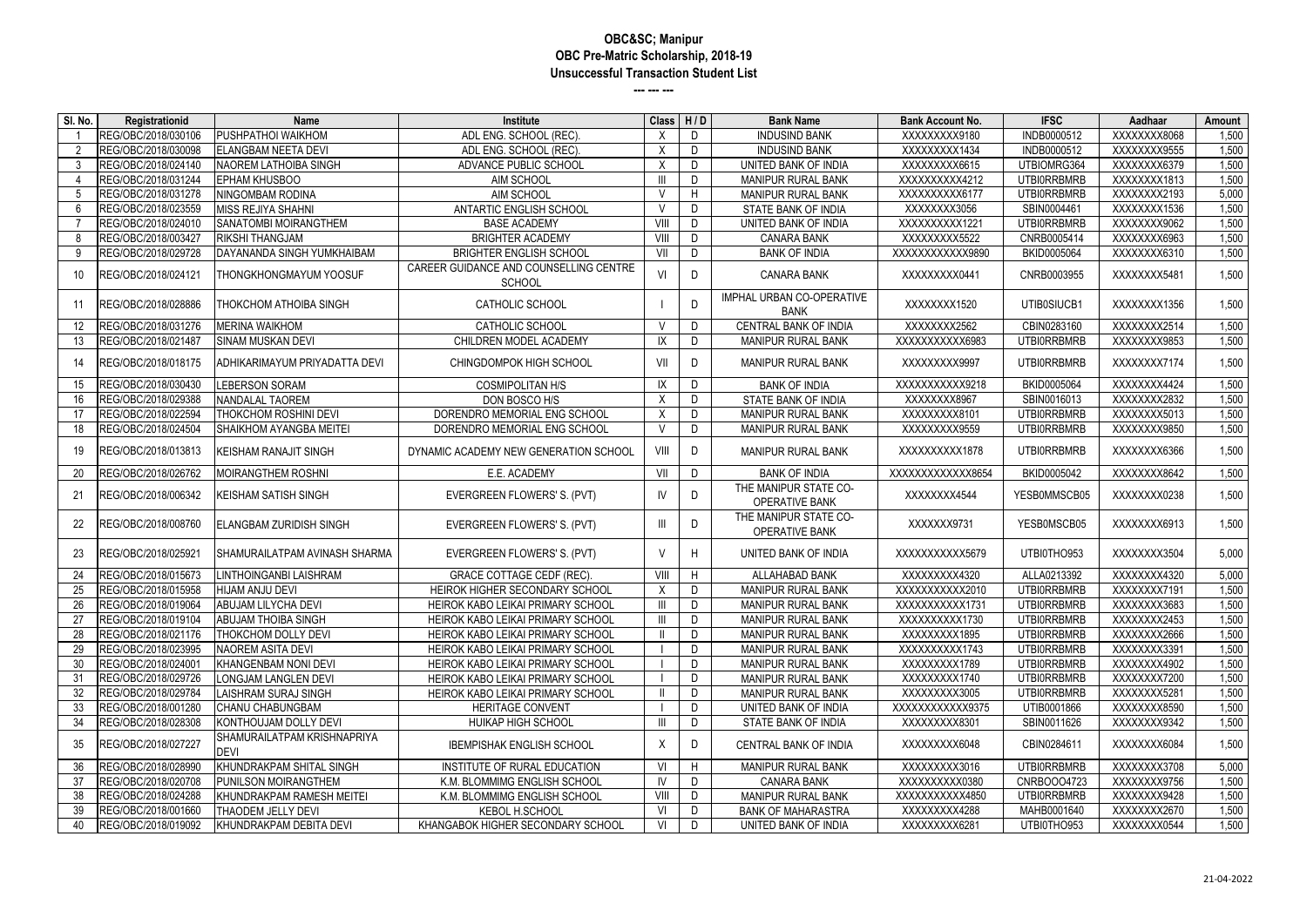## OBC≻ Manipur **OBC Pre-Matric Scholarship, 2018-19 Unsuccessful Transaction Student List**

**--- --- ---**

| SI. No. | Registrationid                             | Name                                        | Institute                                      |                | Class $H/D$ | <b>Bank Name</b>                                 | <b>Bank Account No.</b> | <b>IFSC</b>        | Aadhaar      | Amount |
|---------|--------------------------------------------|---------------------------------------------|------------------------------------------------|----------------|-------------|--------------------------------------------------|-------------------------|--------------------|--------------|--------|
| 41      | REG/OBC/2018/000462                        | AKOIJAM TANUJA DEVI                         | KHONGJOM STANDARD ENGLISH SCHO                 | $\mathbf{III}$ | D           | <b>MANIPUR RURAL BANK</b>                        | XXXXXXXXX8558           | UTBI0RRBMRB        | XXXXXXX1243  | 1,500  |
| 42      | REG/OBC/2018/000965                        | SAPAM FLORIN DEVI                           | KHONGJOM STANDARD ENGLISH SCHO                 | VIII           | D           | UNITED BANK OF INDIA                             | XXXXXXXXX7897           | UTBI0KAK345        | XXXXXXXX0496 | 1,500  |
| 43      | REG/OBC/2018/001006                        | <b>HEMLET YUMNAM</b>                        | KHONGJOM STANDARD ENGLISH SCHO                 | VIII           | D           | <b>MANIPUR RURAL BANK</b>                        | XXXXX2881               | <b>UTBIORRBMRB</b> | XXXXXXX3414  | 1,500  |
| 44      | REG/OBC/2018/001437                        | MALEM CHINGTHAM                             | KHONGJOM STANDARD ENGLISH SCHO                 | VII            | D           | STATE BANK OF INDIA                              | XXXXXXX7831             | SBIN0004461        | XXXXXXXX2731 | 1,500  |
| 45      | REG/OBC/2018/002139                        | OKRAM ELENA DEVI                            | KHONGJOM STANDARD ENGLISH SCHO                 | Ш              | D           | <b>MANIPUR RURAL BANK</b>                        | XXXXXXX0290             | <b>UTBIORRBMRB</b> | XXXXXXXX0111 | 1,500  |
| 46      | REG/OBC/2018/002183                        | OKRAM JASHOBANTA SINGH                      | KHONGJOM STANDARD ENGLISH SCHO                 | VII            | D           | <b>MANIPUR RURAL BANK</b>                        | XXXXXXXX9095            | UTBI0RRBMRB        | XXXXXXX3701  | 1,500  |
| 47      | REG/OBC/2018/002198                        | LAIMUJAM KLINTON SHARMA                     | KHONGJOM STANDARD ENGLISH SCHO                 | Ш              | D           | MANIPUR RURAL BANK                               | XXXXXXXX2812            | <b>UTBIORRBMRB</b> | XXXXXXX4452  | 1,500  |
| 48      | REG/OBC/2018/003806                        | ARINA NINGOMBAM                             | KHONGJOM STANDARD ENGLISH SCHO                 |                | D           | MANIPUR RURAL BANK                               | XXXXXXXXX9108           | <b>UTBIORRBMRB</b> | XXXXXXX6108  | 1,500  |
| 49      | REG/OBC/2018/003966                        | KHUMANTHEM HIRITHIK SINGH                   | KHONGJOM STANDARD ENGLISH SCHO                 | VIII           | H           | UNITED BANK OF INDIA                             | XXXXXXXXX0050           | <b>UTBIORRBMRB</b> | XXXXXXX1525  | 5,000  |
| 50      | REG/OBC/2018/007745                        | THOKCHOM ANASTASHIA DEVI                    | KHONGJOM STANDARD ENGLISH SCHO                 | IX             | D           | STATE BANK OF INDIA                              | XXXXXXXXX7281           | SBIN0004461        | XXXXXXXX7281 | 1,500  |
| 51      | REG/OBC/2018/012798                        | SOIBAM PUSPA DEVI                           | KHONGJOM STANDARD ENGLISH SCHO                 | $\mathsf{V}$   | D           | UNITED BANK OF INDIA                             | XXXXXXXX5535            | UTBIOKAK345        | XXXXXXXX5535 | 1,500  |
| 52      | REG/OBC/2018/012844                        | MEIHOUBAM JWELLY DEVI                       | KHONGJOM STANDARD ENGLISH SCHO                 | VIII           | D           | UNITED BANK OF INDIA                             | XXXXXXXXXX5723          | UTBIOTH0953        | XXXXXXX5723  | 1,500  |
| 53      | REG/OBC/2018/018960                        | PHANJOUBAM RIYA DEVI                        | KHONGJOM STANDARD ENGLISH SCHO                 | IV             | D           | <b>MANIPUR RURAL BANK</b>                        | XXXXXXXXX9096           | <b>UTBIORRBMRB</b> | XXXXXXX6221  | 1,500  |
| 54      | REG/OBC/2018/023203                        | HEIGRUJAM SHRINIVASH SINGH                  | KHONGJOM STANDARD ENGLISH SCHO                 | IV             | D           | <b>MANIPUR RURAL BANK</b>                        | XXXXXXXXX9214           | <b>UTBIORRBMRB</b> | XXXXXXX4352  | 1,500  |
| 55      | REG/OBC/2019/031396                        | VENIKA SAIKHOM                              | KINDERGARTEN MONTESHORI SCHOOL                 | VII            | D           | MANIPUR RURAL BANK                               | XXXXXXXXX5281           | <b>UTBIORRBMRB</b> | XXXXXXXX5281 | 1,500  |
| 56      | REG/OBC/2018/021219                        | KHANGEMBAM ELIZABETH CHANU                  | KUMBI SANDHONG UPPER PRIMARY SCHOOL            | $\mathbf{I}$   | D           | MANIPUR RURAL BANK                               | XXXXXXXX1044            | <b>UTBIORRBMRB</b> | XXXXXXX5352  | 1,500  |
| 57      | REG/OBC/2018/029117                        | THOKCHOM SETRAJIT SINGH                     | L.M. EDUCATIONAL INSTITUTE                     |                | D           | <b>MANIPUR RURAL BANK</b>                        | XXXXXXXXX6278           | <b>UTBIORRBMRB</b> | XXXXXXX7306  | 1,500  |
| 58      | REG/OBC/2018/029711                        | WAREPAM KANCHANBALA DEVI                    | L.M. EDUCATIONAL INSTITUTE                     | $\mathbf{I}$   | D           | <b>MANIPUR RURAL BANK</b>                        | XXXXXXXXX0309           | <b>UTBIORRBMRB</b> | XXXXXXXX6050 | 1,500  |
| 59      | REG/OBC/2018/001229                        | SPOLAR MOIRANGTHEM                          | MARIA MONTESSORI SCHOOL                        | VI             | D           | UNION BANK OF INDIA                              | XXXXXXXXXX5453          | <b>UBINO573108</b> | XXXXXXXX2261 | 1,500  |
| 60      | REG/OBC/2018/016250                        | PUKHRIHONGBAM JOSHI CHANU                   | <b>MOIRANGPUREL H/S</b>                        | IX             | D           | STATE BANK OF INDIA                              | XXXXXXX9585             | SBIN0011626        | XXXXXXXX6431 | 1,500  |
| 61      | REG/OBC/2018/009680                        | WAIKHOM CHANU THOISANA                      | NAWA SINDAM SANG                               |                | D           | <b>BANK OF INDIA</b>                             | XXXXXXXXXXXX9399        | BKID0005053        | XXXXXXX4892  | 1,500  |
| 62      | REG/OBC/2018/012410                        | SADOKPAM RONALDO SINGH                      | NAWA SINDAM SANG                               |                | D           | UNITED BANK OF INDIA                             | XXXXXXXX8189            | UTBIOTH0953        | XXXXXXX8189  | 1,500  |
| 63      | REG/OBC/2018/025674                        | SINGAMAYUM SAFIRUDDIN                       | NAWA SINDAM SANG                               | VIII           | D           | INDIAN POST PAYMENT BANK                         | XXXXXXXX9326            | IPOS0000001        | XXXXXXX9326  | 1,500  |
| 64      | REG/OBC/2018/025707                        | LAISHRAM MANGAL MEITEI                      | NAWA SINDAM SANG                               |                | D           | CENTRAL BANK OF INDIA                            | XXXXXXXX0296            | CBIN0284801        | XXXXXXXX0296 | 1,500  |
| 65      | REG/OBC/2018/022461                        | SAGOLSEM PHAJABI DEVI                       | NEW MODEL PUBLIC SCHOOL                        | IV             | D           | MANIPUR RURAL BANK                               | XXXXXXXXX2780           | UTBI0RRBMRB        | XXXXXXX2402  | 1,500  |
| 66      | REG/OBC/2018/023810                        | LAISHRAM DEVITA CHANU                       | NEW PUBLIC HR. SECOUNDARY SCHO                 | VII            | D           | UNITED BANK OF INDIA                             | XXXXXXXXXX4142          | UTBI0THO953        | XXXXXXX3946  | 1,500  |
| 67      | REG/OBC/2018/024025                        | LANCHENBA ACHOM                             | NIRMALA HOUSE                                  | IV             | D           | UNITED BANK OF INDIA                             | XXXXXXXX6716            | UTBI0PA0380        | XXXXXXX6716  | 1,500  |
| 68      | REG/OBC/2018/010787                        | NIKITA POTSHANGBAM                          | <b>NIRMALABAS S.</b>                           | VIII           | D           | <b>IMPHAL URBAN CO-OPERATIVE</b><br><b>BANK</b>  | XXXXXX7714              | UTIB0SIUCB1        | XXXXXXX1116  | 1,500  |
| 69      | REG/OBC/2018/027408                        |                                             | NORTH EASTERN ENGLISH SCHOOL                   | H              | D           |                                                  | XXXXXXXX5743            | SBIN0004562        | XXXXXXXX8202 | 1,500  |
| 70      |                                            | PRETTYRANI LOUREMBAM<br><b>SILKY MAIBAM</b> |                                                | VIII           | D           | STATE BANK OF INDIA<br><b>MANIPUR RURAL BANK</b> | XXXXXXXXXX6887          | UTBI0RRBMRB        | XXXXXXX0350  | 1,500  |
| 71      | REG/OBC/2018/018697<br>REG/OBC/2019/031523 | NONGTHOMBAM GRACY DEVI                      | OXFORD ENGLISH SCHOOL<br>PARI IMOM SINDAM SANG | VIII           | D           | UNITED BANK OF INDIA                             | XXXXXXXXX9318           | UTBI0PA0380        | XXXXXXX8302  | 1,500  |
| 72      | REG/OBC/2018/016228                        | KHUNDONGBAM SANATHOI SINGH                  | POIROUKHONGJIL HIGH SCHOOL                     | VIII           | D           | STATE BANK OF INDIA                              | XXXXXXX9158             | SBIN0011626        | XXXXXXXX2376 | 1,500  |
|         |                                            |                                             | PRINCETON INTERNATIONAL SCHOOL, IMPHAL         |                |             |                                                  |                         |                    |              |        |
| 73      | REG/OBC/2018/031195                        | EF SAFINA                                   | <b>EAST</b>                                    | IX             | D           | STATE BANK OF INDIA                              | XXXXXXX9814             | SBIN0007440        | XXXXXXX1752  | 1,500  |
| 74      | REG/OBC/2018/024959                        | PRAJANA KSHETRIMAYUM                        | R.K. SANATOMBI DEVI VIDYALAYA                  | $\vee$         | D           | <b>ICICI BANK</b>                                | XXXXXXXX2163            | ICIC0002643        | XXXXXXX2432  | 1,500  |
| 75      | REG/OBC/2018/028434                        | NINGOMBAM BANDANA                           | RADIANT STAR EDUCATION CENTRE SENIOR           | $\mathbf{m}$   | D           | <b>INDIAN POST PAYMENT BANK</b>                  | XXXXX0188               | IPOS0000001        | XXXXXXX8901  | 1,500  |
|         |                                            |                                             | <b>SECONDARY SCHOOL</b>                        |                |             |                                                  |                         |                    |              |        |
| 76      | REG/OBC/2018/005953                        | HANSHUA NAKAMBAM                            | REGULAR ENGLISH H/S                            | Ш              | D           | <b>DENA BANK</b>                                 | XXXXXXXX4055            | BKDN0911965        | XXXXXXX4055  | 1,500  |
| 77      | REG/OBC/2018/004107                        | THOUDAM MANGOLNGANBI DEVI                   | REMNANT CHRISTIAN SCHOOL                       |                | H           | <b>ALLAHABAD BANK</b>                            | XXXXXXX6080             | ALLA0210609        | XXXXXXX8167  | 5,000  |
| 78      | REG/OBC/2018/029271                        | WANGJAM KARUNA DEVI                         | RESED ACADMY REG.                              | VIII           | D           | UNITED BANK OF INDIA                             | XXXXXXXXXX6677          | UTBIOTHO953        | XXXXXXX7967  | 1,500  |
| 79      | REG/OBC/2018/029399                        | MANGSHIDAM ROHITSON SINGH                   | S. V. GETWELL SCHOOL                           | IX             | D           | MANIPUR RURAL BANK                               | XXXXXXXXX2389           | <b>UTBIORRBMRB</b> | XXXXXXX7205  | 1,500  |
| 80      | REG/OBC/2018/019897                        | SORENSANGBAM DIANA CHANU                    | SAVIO ENGLISH HR. SEC. SCHOOL                  | IX             | D           | UNION BANK OF INDIA                              | XXXXXXXXXXX0205         | UBIN0573108        | XXXXXXXX3334 | 1,500  |
| 81      | REG/OBC/2018/026158                        | PUKHRAMBAM RONEX SINGH                      | ST. STEPHEN ENGLISH SCHOOL                     | VII            | D           | <b>BANK OF BARODA</b>                            | XXXXXXXXXX2076          | ALLA0210609        | XXXXXXXX2611 | 1,500  |
| 82      | REG/OBC/2018/030929                        | YUMNAM MEGHARAJ SINGH                       | THE ROYAL ACADEMY OF ADV. LEARNING             | VIII           | D           | <b>BANK OF BARODA</b>                            | XXXXXXXXXXXX0894        | <b>BARBOUNIMAN</b> | XXXXXXX0416  | 1,500  |
| 83      | REG/OBC/2018/008082                        | THANGJAM LUNINSON                           | TINY TOTS UNIQUE SCHOOL                        | IX             | D           | <b>VIJAYA BANK</b>                               | XXXXXXXXXX2519          | VIJB0008601        | XXXXXXX8130  | 1,500  |
| 84      | REG/OBC/2018/023504                        | BHUMIKA LAISHRAM                            | TOLCHOU IBETON MEMORIAL ACADEMY                | VIII           | H           | UNITED BANK OF INDIA                             | XXXXXXXX1022            | UTBI0LRC400        | XXXXXXX1022  | 5,000  |
| 85      | REG/OBC/2018/022477                        | <b>LANCHENBI ATHOKPAM</b>                   | UNACCO SCHOOL                                  | $\vee$         | D.          | <b>MANIPUR RURAL BANK</b>                        | XXXXXXXXX8968           | <b>UTBIORRBMRB</b> | XXXXXXXX8212 | 1,500  |